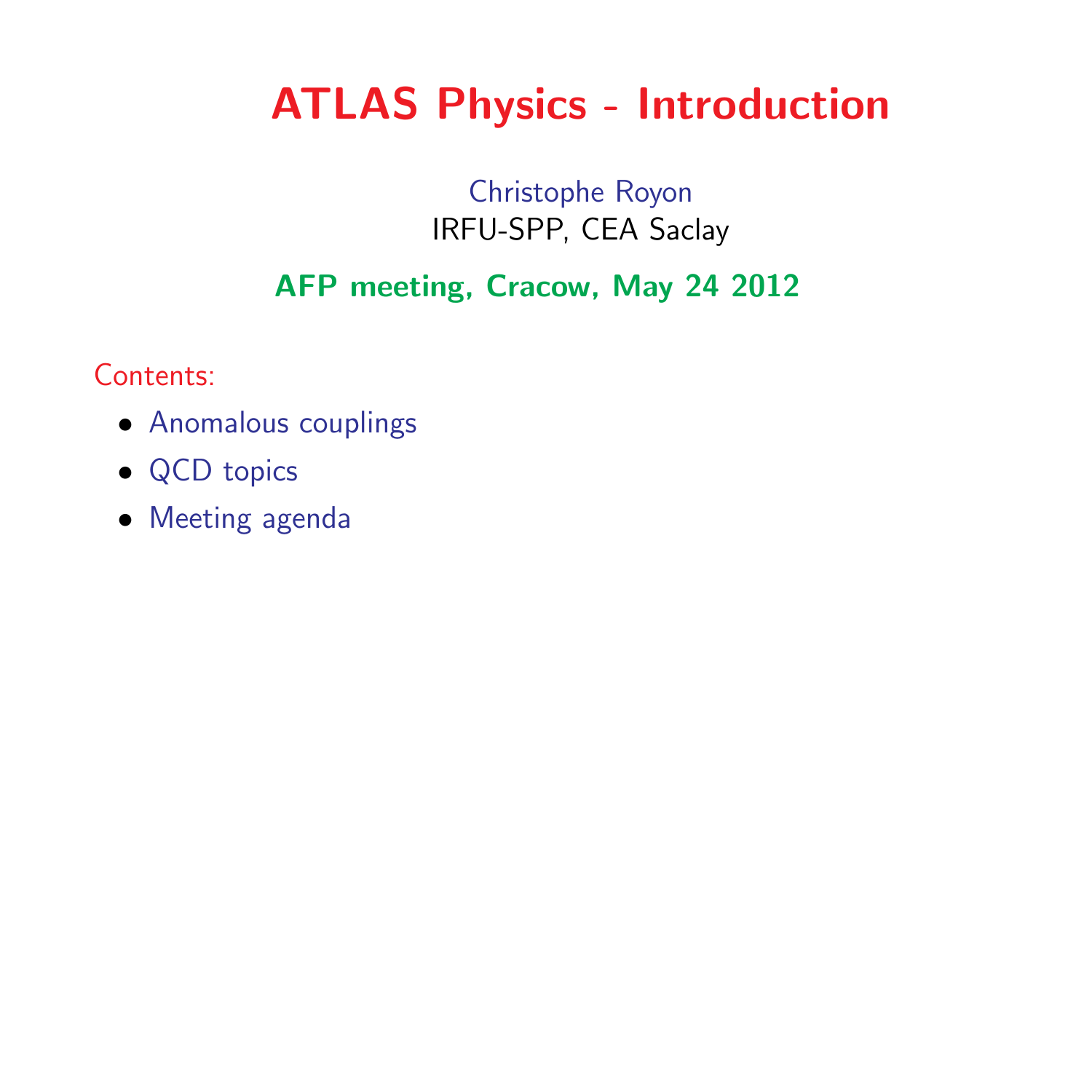### Introduction: The AFP detector



- $\bullet$  Tag and measure protons at  $\pm 210$  m
- $\bullet$  Trigger: Rely on ATLAS high  $p_T$  L1 trigger; dedicated trigger for low mass object using timing detector; inclusive trigger at very high masses
- AFP detectors: Radiation hard "edgeless" 3D Silicon detectors, <sup>10</sup> ps timing detectors
- Allows running in high pile up conditions by association with correct primary vertex: Access to rare processes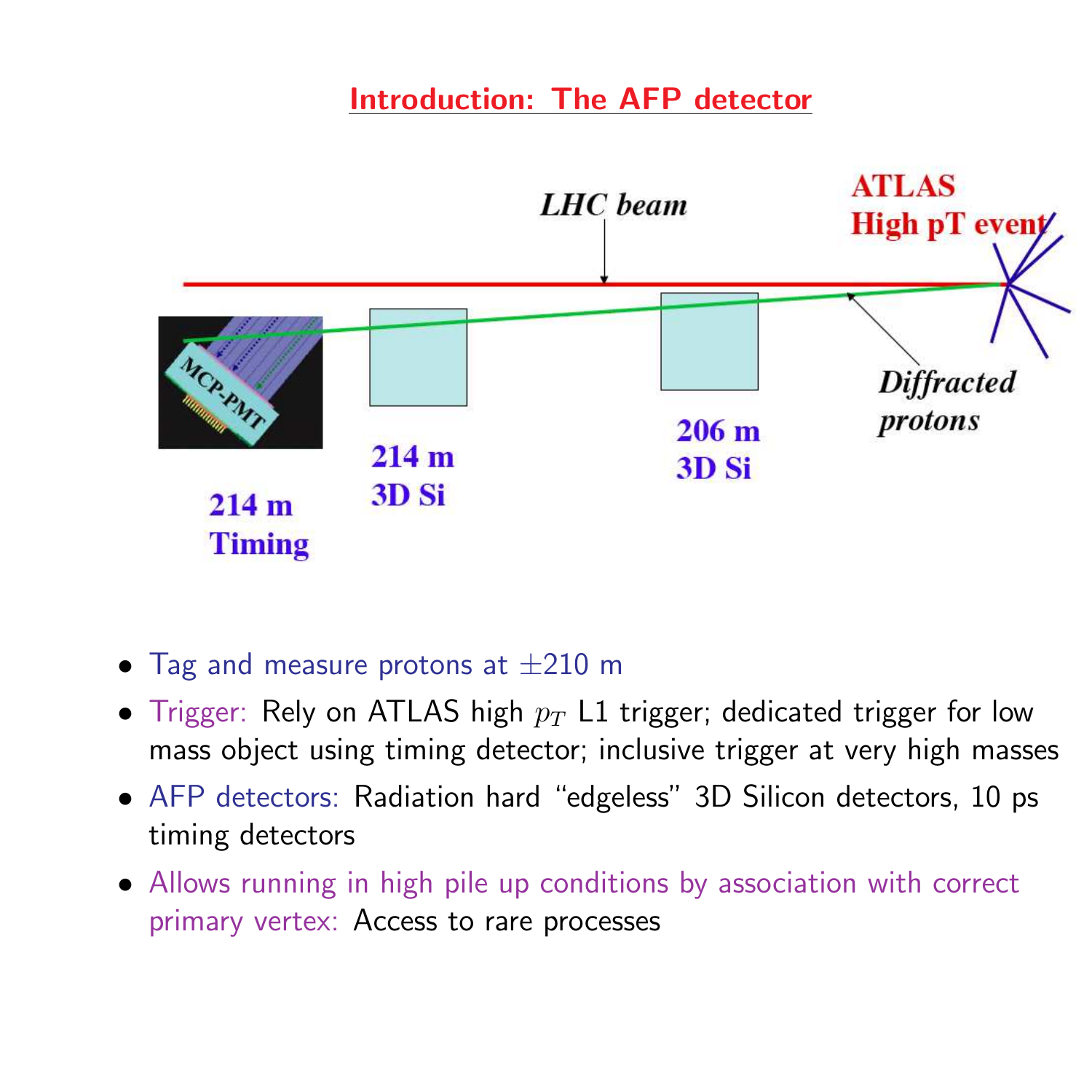### Introduction: Why building AFP?



- $\bullet$  Increase sensitivity to (new) physics in ATLAS due to color singlet or photon exchanges
- Sensitivity to high mass central system, X, as determined using AFP
- Very powerful for exclusive states: kinematical constraints coming fromAFP proton measurements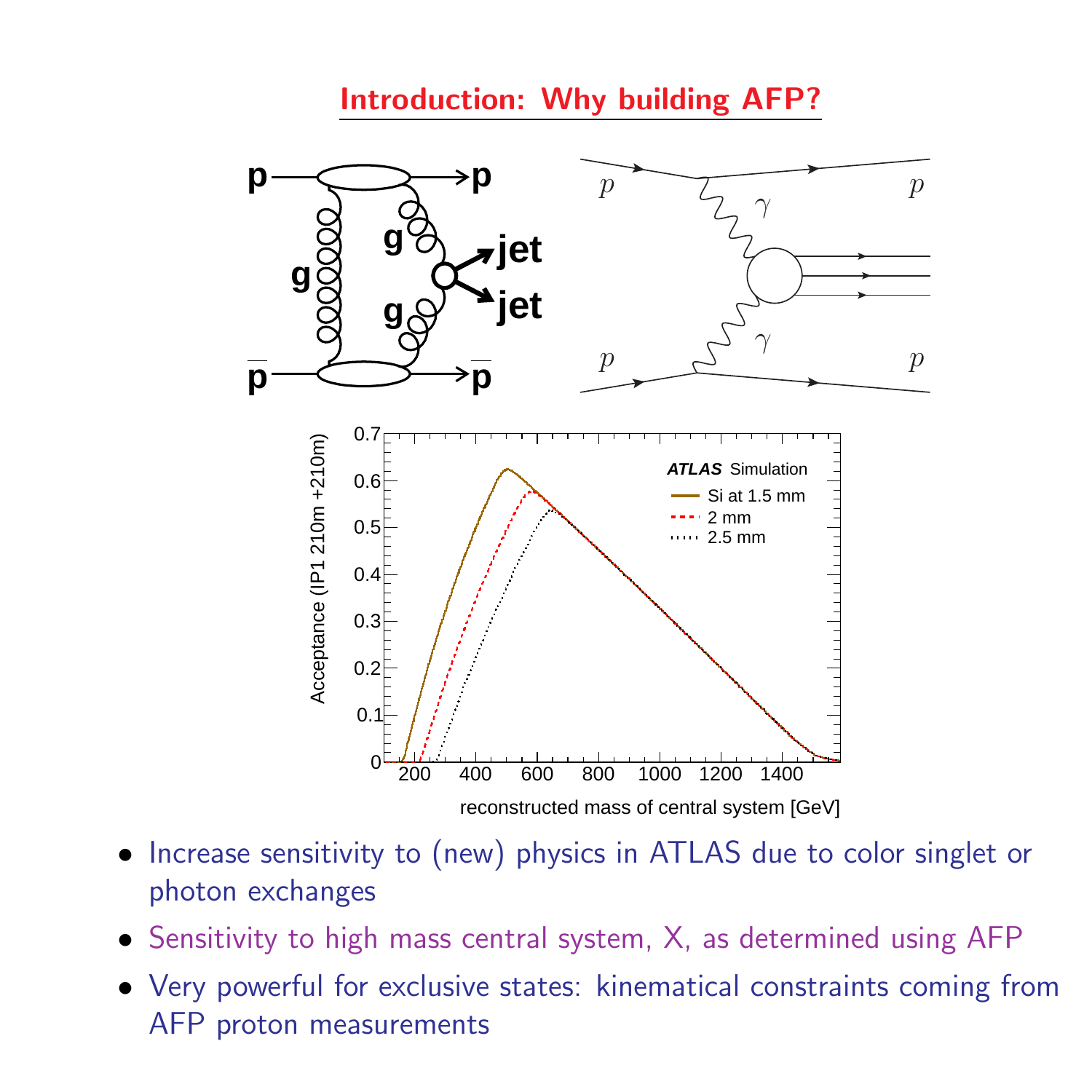## Quartic anomalous  $W\gamma$  couplings (O. Kepka)

• Reaches the values expected for extradim models (C. Grojean, J. Wells)

| Cuts                                    | Top      | Dibosons | Drell-Yan      | W/Z+jet  | Diffr. | $a_0^W/\Lambda^2 = 5 \cdot 10^{-6} \text{ GeV}^{-2}$ |
|-----------------------------------------|----------|----------|----------------|----------|--------|------------------------------------------------------|
| $\text{timing} < 10 \text{ ps}$         |          |          |                |          |        |                                                      |
| $p_T^{lep1} > 150$ GeV                  | 5198     | 601      | 20093          | 1820     | 190    | 282                                                  |
| $p_T^{\overline{I}ep2} > 20~\text{GeV}$ |          |          |                |          |        |                                                      |
| $M(11) > 300$ GeV                       | 1650     | 176      | 2512           | 7.7      | 176    | 248                                                  |
| nTracks $\leq$ 3                        | 2.8      | 2.1      | 78             | $\Omega$ | 51     | 71                                                   |
| $\Delta\phi < 3.1$                      | 2.5      | 1.7      | 29             | $\Omega$ | 2.5    | 56                                                   |
| $m_X > 800$ GeV                         | 0.6      | 0.4      | 7.3            | $\Omega$ | 1.1    | 50                                                   |
| $p_T^{lep1} > 300 \text{ GeV}$          | $\theta$ | 0.2      | $\overline{0}$ | $\theta$ | 0.2    | 35                                                   |

**Table 9.5.** Number of expected signal and background events for 300 fb<sup>-1</sup> at pile-up  $\mu = 46$ . A time resolution of 10 ps has been assumed for background rejection. The diffractive background comprises production of QED diboson, QED dilepton, diffractive WW, double pomeron exchange WW.

• Improvement of "standard" LHC methods by studying $pp \rightarrow l^{\pm} \nu \gamma \gamma$  (see P. J. Bell, ArXiV:0907.5299) by more than 2<br>orders of magnitude with 40/300 fb<sup>-1</sup> at LHC orders of magnitude with 40/300 fb−<sup>1</sup> at LHC

|                                                                                                                                                                         | 5 $\sigma$ | $\vert$ 95% CL LEP limit |  |
|-------------------------------------------------------------------------------------------------------------------------------------------------------------------------|------------|--------------------------|--|
| $\mathcal{L} = 40 f b^{-1}, \mu = 23$ 5.5 10 <sup>-6</sup> 2.4 10 <sup>-6</sup><br>$\mathcal{L} = 300 \left( f b^{-1} \right)$ , $\mu = 46$ 3.2 $10^{-6}$ 1.3 $10^{-6}$ |            |                          |  |
|                                                                                                                                                                         |            |                          |  |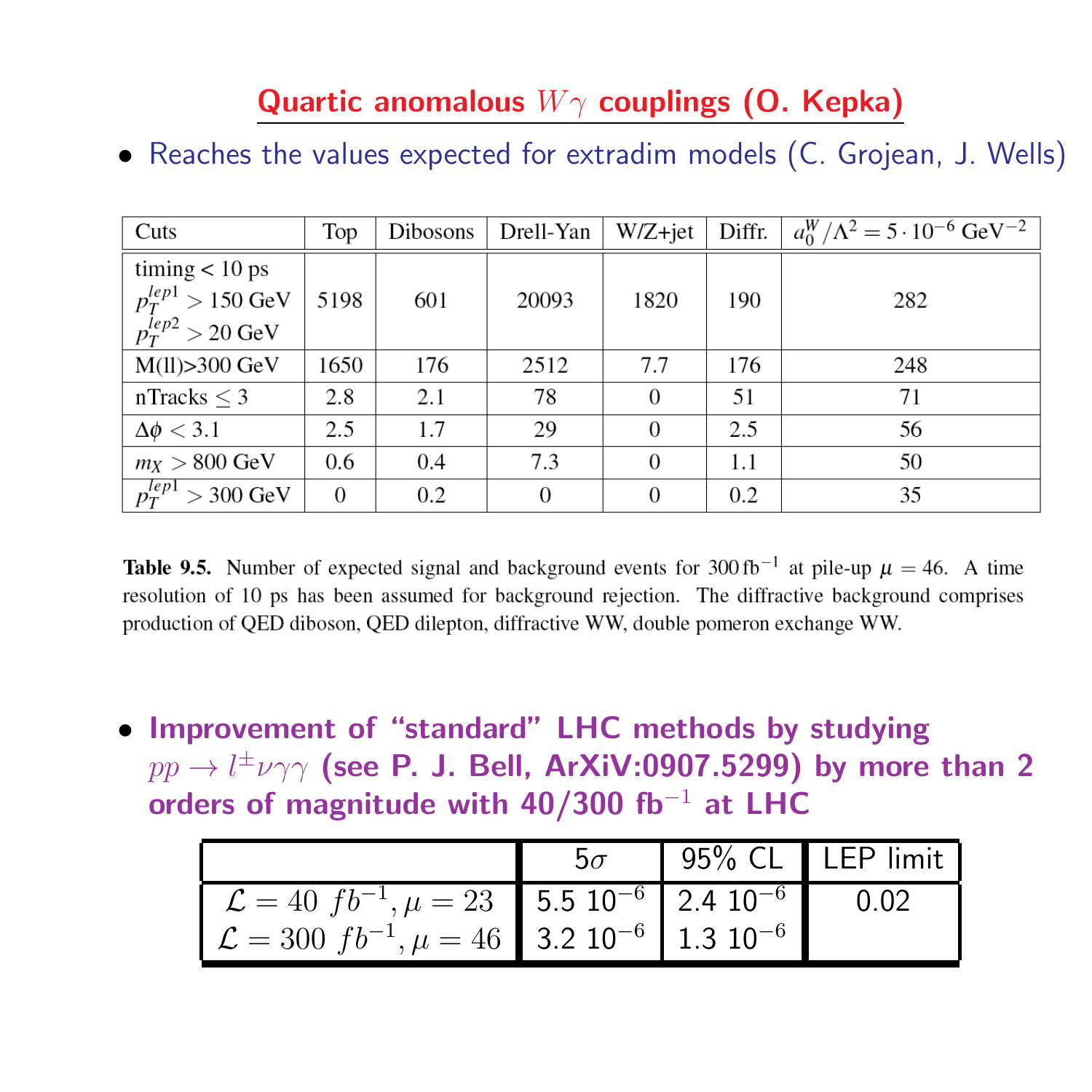## Exclusive jet production (M. Trzebinski)

• Jet cross section measurements: up to  $18.9 \sigma$  for exclusive signal with <sup>40</sup> fb− environment, improvement over measurement coming from Tevatron1 $\mu^1$   $(\mu=23)$ : highly significant measurement in high pile up (CDF) studies using  $\bar{p}$  forward tagging by about one order of magnitude



• Similar sensitivity obtained for 46 pile up events and 300 fb<sup>-1</sup>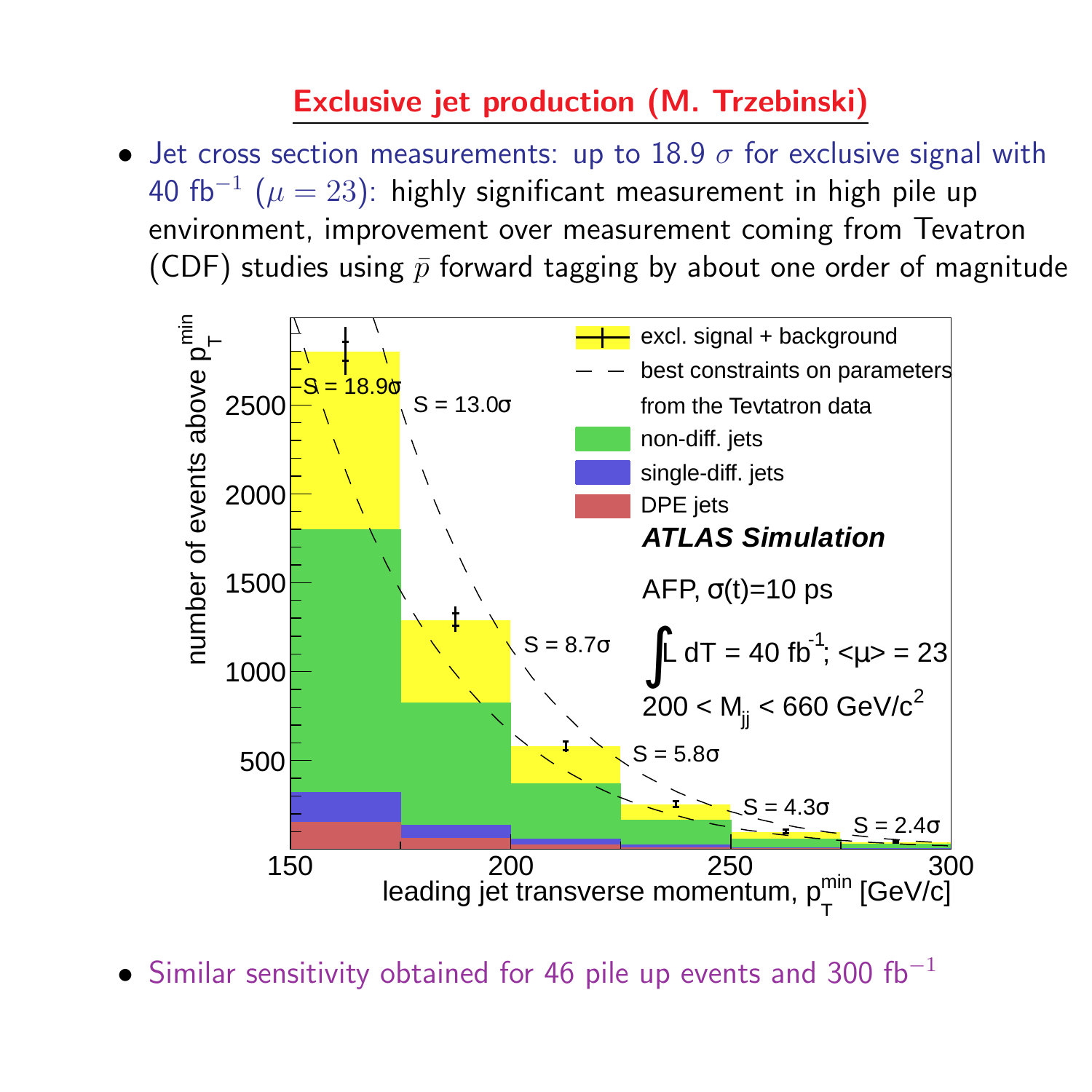#### New ideas in W/Z production at the LHC (R. Staszewski)



- New simple idea to probe QCD: K. Golec-Biernat, C. Royon, L. Schoeffel, R, Staszewski, Phys. Rev. D84 (2011) 114006.
- Measure  $W$  asymmetry: should be 0 if diffraction due to Pomeron<br>exchanges (made of quark and gluons, since  $u = \bar{u}$ ,  $d = \bar{d}$ ), non ze exchanges (made of quark and gluons, since  $u=\bar{u},\ d=\frac{1}{2}$  due to soft colour exchanges (diffraction explained through soft colour  $\bar{d})$ , non-zero if exchanges at the hadronisation phase, same asymmetries expected as for the proton)
- $\bullet\,$  If asymmetry is 0, measure  $u/d$  quark density ratio in the Pomeron: first possible measurement ever, important to test QCD evolution which assumes  $u=d = \bar{u}=$  $\bar{d}$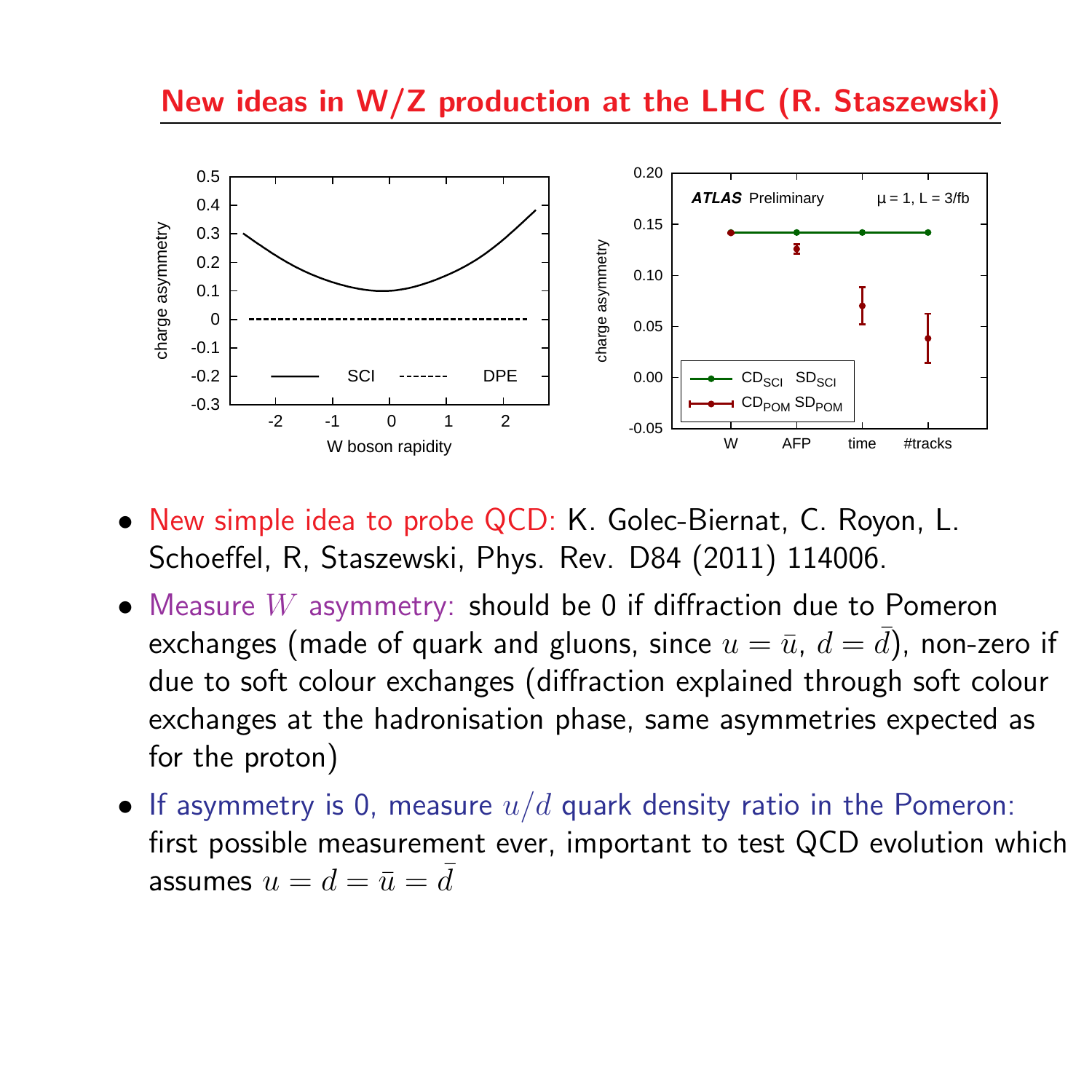## Additional topics: full lumi needed

- Main idea: production of objects in which background can be extremely reduced by kinematical constraints coming from AFP protonmeasurements (system fully constrained)
- Many new anomalous couplings to be studied if Higgs boson exists: new dimension <sup>8</sup> operators appearing leading to anomalous productionof  $WW,\,ZZ,\,\gamma\gamma$ : needs full lumnosity,  $\gamma\gamma$  is specially interesting (Christophe Grojean)
- Production of magnetic monopoles



- SUSY sparticle production: precise mass measurement, resonant RPVproduction
- Any production of new objects (with mass up to 1.2 TeV) to be produce either by photon or <sup>g</sup>luon exchanges: KK resonances, SUSY, black holes...
- Other topics (special runs): Pomeron structure, jet gap jet in diffraction(tests of BFKL dynamics)